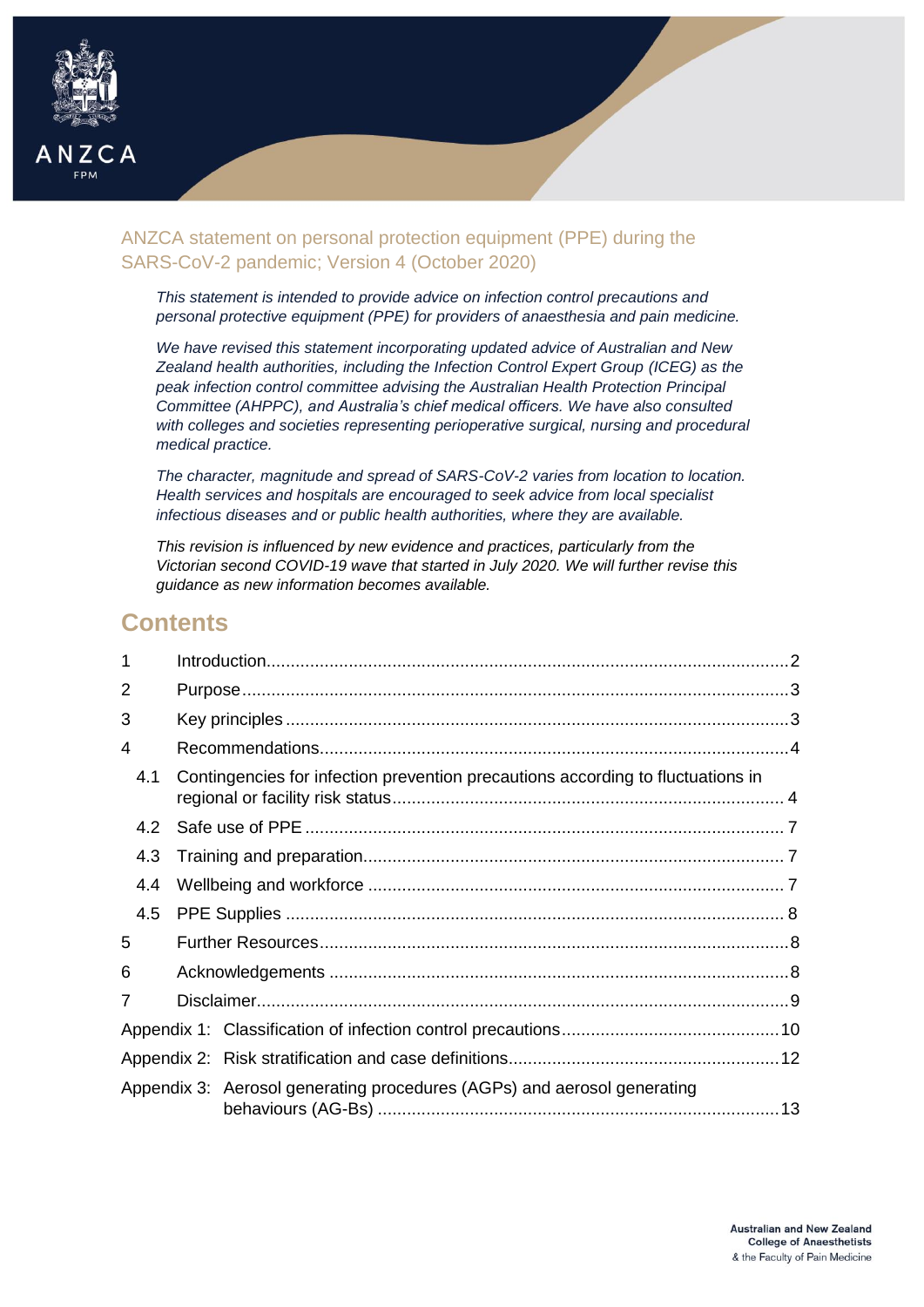

# <span id="page-1-0"></span>**1 Introduction**

The severe acute respiratory syndrome coronavirus 2 (SARS-CoV-2)<sup>1</sup> is highly infectious and can cause a range of symptoms from asymptomatic carriage to coronavirus disease (COVID-19). The underlying epidemiology and pathophysiology of this disease is still emerging, however it is clear that patients, healthcare workers (HCWs) and any people visiting a health care setting, including aged care facilities, are at increased risk of contracting SARS-CoV-2, and of developing COVID-19. This risk is greatly reduced if those exposed to a person infected with SARS-CoV-2 take appropriate transmission risk mitigation precautions [\(Appendix 1\)](#page-9-0).

Community concern about contracting COVID-19 through healthcare may lead some patients to delay seeking medical care, potentially leading to a deterioration in their comorbidities and a progression in their surgical pathology.<sup>2</sup> Further, recent evidence suggests patients with active COVID-19 may have worse perioperative outcomes, particularly respiratory complications. 3 Another emerging problem is long-term organ injury after COVID-19.<sup>4</sup>

While HCW and patient wellbeing is the prime objective of this statement, potential SARS-CoV-2 exposure due to inadequate PPE has also led to HCWs being furloughed and loss of clinical capacity for hospitals.

ANZCA acknowledges that there is significant and justified concern from anaesthesia and pain medicine clinicians across Australia and New Zealand regarding their safety, and what constitutes optimal precautions, including PPE, during the ongoing COVID-19 crisis.<sup>5,6</sup> Importantly while this ANZCA statement focuses on PPE for reducing patient to HCW transmission, SARS-CoV-2 transmission can occur between HCWs, and from HCWs to patients and other community members. Further, this statement applies to both escalating and de-escalating PPE use.

The college has previously published guidance to support standards for infection control in the ANZCA professional document *PS28 Guideline on [Infection Control in Anaesthesia](https://www.anzca.edu.au/resources/professional-documents/guidelines/ps28-guidelines-on-infection-control-in-anaesthesi)*. <sup>7</sup> This continues to provide relevant advice on routine infection control precautions applicable to all patients, irrespective of their risk of communicable disease. The evolving COVID-19 pandemic has revealed a need for additional guidance on transmission-based precautions, specifically for SARS-CoV-2.

The college is aware that many PPE guidelines have been published and updated during the pandemic, across jurisdictions and regions in Australia and New Zealand.<sup>8,9</sup> The recommendations for PPE in these guidelines are based on established principles of infection prevention and control, scientific evidence for modes of SARS-CoV-2 transmission, epidemiological risk factors, and occupational health and safety<sup>10</sup>. There are ongoing concerns about the quality of evidence and consequently where evidence is inconclusive, guidelines and this statement are informed by expert opinion.<sup>9</sup> Some of these guidelines have undergone revision with new epidemiological and infection control data regarding, for example, asymptomatic and pre-symptomatic community transmission and local case prevalence. Recognised added risks for perioperative practice now include planned and unplanned aerosol generating procedures (AGPs) and patient aerosol generating behaviours (AG-Bs). 9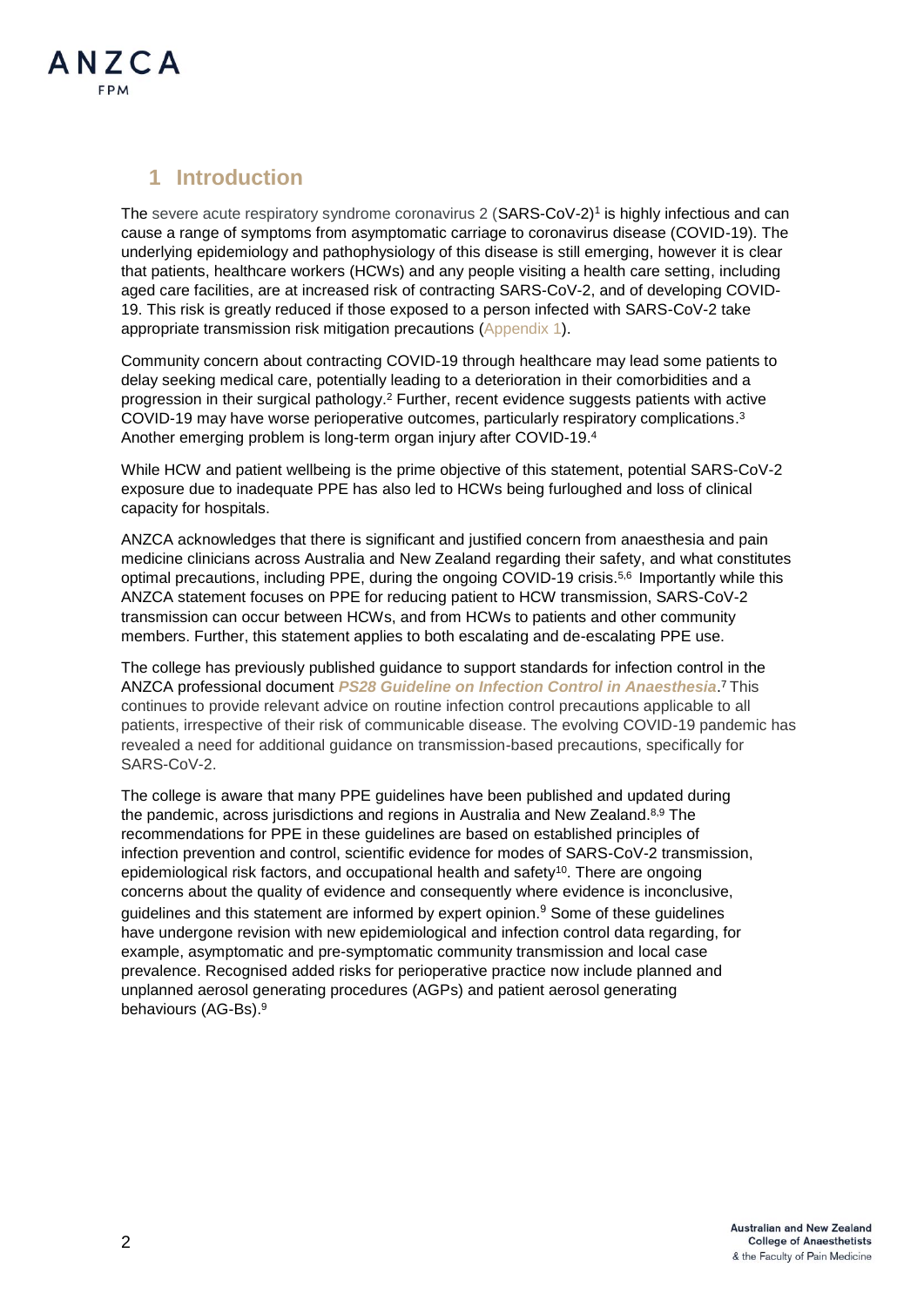

# <span id="page-2-0"></span>**2 Purpose**

The intent of this document is to provide guidance on minimum requirements for PPE to protect HCWs while providing anaesthesia and pain medicine care to patients. This statement also aims to protect their patients and other HCWs. By providing this advice, the college defers where possible to established, endorsed infection control guidelines and seeks to present these specifically for anaesthesia and pain medicine practice.

# <span id="page-2-1"></span>**3 Key principles**

The college recommends that providers of anaesthesia and pain medicine apply the following underpinning principles when determining PPE requirements:

- **3.1** Routine infection control precautions should be practised during all encounters with all patients irrespective of presumed risk of transmission for any infection according to established standards of practice.**Error! Bookmark not defined.**
- **3.2** PPE involves addition to routine precautions in an escalating and cumulative order of precautions: routine  $\rightarrow$  contact  $\rightarrow$  droplet  $\rightarrow$  airborne [\(Appendix 2\)](#page-11-0). Some jurisdictions use local terminology, which can be confusing.
- **3.3** The Hierarchy of Controls model [\(Appendix](#page-9-0) 1) highlights the effectiveness of controls in addition to PPE.
- **3.4** The three main risk considerations are; 1) Individual patient risk; 2) Risk of AGPs (planned and unplanned) and AG-Bs; and 3) Community transmission risk [\(Figure](#page-5-0) 1).
- **3.5** The risk assessment for an individual patient includes systematic screening questions about symptoms and possible SARS-CoV-2 exposure and virology testing; consistent with government and/or local health facility policy. Victoria mandated both screening and testing during the second wave [\(Appendix 2\)](#page-11-0).<sup>11</sup>
- **3.6** The prevalence of SARS-CoV-2 has fluctuated over time. If community transmission is estimated to be low, it is considered safe to adhere to normally accepted approaches to PPE in patients assessed to be low risk on screening [\(Figure 1\)](#page-5-0). However, as happened in the Victorian second wave, during rapid and sustained increases in rates of community transmission, where contacts are unknown, the increased likelihood of transmission from asymptomatic or pre-symptomatic infected patients may warrant applying droplet or airborne transmission precautions even for patients deemed to be low risk [\(Figure](#page-5-0) 1). This reasoning may also be applied for known hospital clusters, as happened in several Melbourne hospitals during the second wave. Public health experts are best placed to provide advice about community transmission risk and whether it would be prudent to upgrade facility-wide transmission precautions and whether transmission-based precautions should be applied to low risk patients. This is predicated on timely access to local data including prevalence (see [Recommendation 4.1\)](#page-3-1).
- **3.7** In addition to contact and droplet transmission risks, the risk of aerosol transmission is increased with AGPs conducted by clinicians and AG-Bs from patients. Because the aerosol risks of both these procedures and behaviours have become more certain as the pandemic has progressed, the college now recommends that anaesthetists and the anaesthesia team wear airborne precaution PPE for care of all patients with high risk of SARS-CoV-2, irrespective of the community transmission risk [\(Figure](#page-5-0) 1)**.**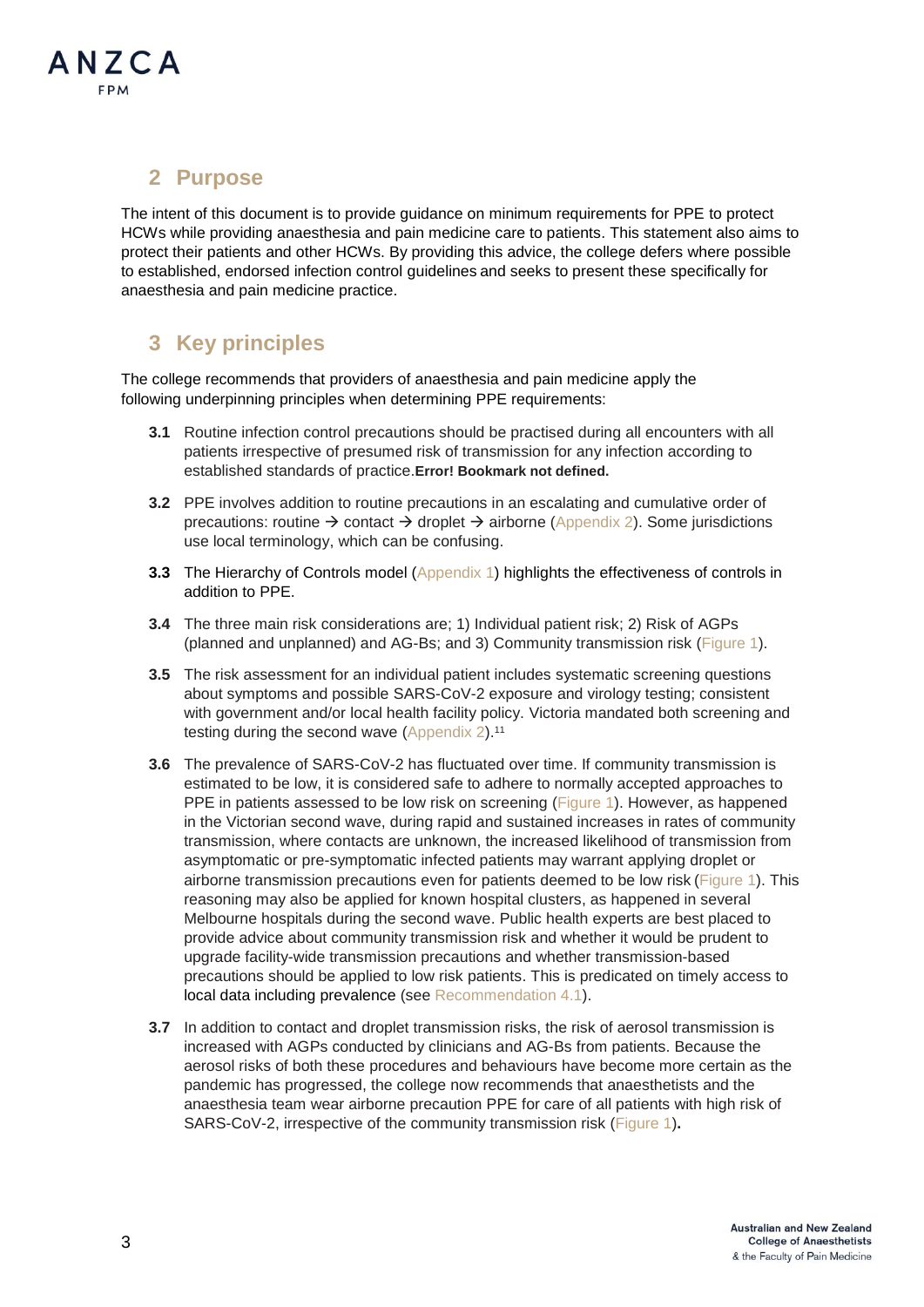

- **3.8** Adequate supplies of PPE are necessary to maintain standards of personal protection for patients and HCWs. Patient care without the minimum standards of PPE is unsafe for both HCWs and patients. Health services should view this as a headline risk to be managed, particularly in procuring stock and monitoring burn rate. However, stocks are not infinite, and unnecessary airborne precaution use should be avoided – notably for low risk patients in low risk areas. In order to conserve valuable supplies of PPE, region or facility risk should be determined and non-urgent elective surgery should be managed.
- **3.9** HCWs need to be both protected from contracting, and passing on, SARS-CoV-2. In addition to government mandated precautions, clinicians are obliged to comply with screening advice and practice physical distancing measures in both clinical and nonclinical settings as part of the Hierarchy of Controls [\(Appendix 1\)](#page-9-0). In addition to physical distancing, standard PPE precautions within the workplace should be followed, as required. <sup>12</sup> The needs of HCWs vulnerable to COVID-19 should be respected.
- **3.10** Anaesthesia and pain medicine care require multidisciplinary practice in which the safety of all members of the multidisciplinary team is of equal and paramount importance. **Optimal protection for all team members can only be achieved if clinicians are familiar with the safety requirements of each other's respective roles.**
- **3.11 Modifications to conventional patient care, introduced for HCW protection, should simultaneously ensure that patients receive safe, high quality care**.

### <span id="page-3-0"></span>**4 Recommendations**

### <span id="page-3-1"></span>**4.1 Contingencies for infection prevention precautions according to fluctuations in regional or facility risk status**

4.1.1 Patients with low risk of SARS-CoV-2

Planning should include fluctuating community transmission risk by symptomatic, pre-symptomatic, and asymptomatic people. Correspondingly, contingency plans should modify recommended PPE for care of patients who are otherwise defined as low risk according to risk determined at a regional or facility level. These ANZCA guidelines use a traffic light **flow chart** with a graded risk model for both escalation and de-escalation [\(Figure 1,](#page-5-0) [Appendix 2\)](#page-11-0) . Local or facility risk assessment should be based on the advice of epidemiologists, infectious diseases specialists and or public health specialists. Important local indicators may include: disease prevalence, 14-day new case rates, hospital COVID-19 case load, and staff clusters. Based on the Victorian second wave, a local prevalence of greater than 10 per 10,000 (1:1,000) confirmed active cases would indicate moderate to high community transmission risk and greater than 20 per 10,000 (1:500) may constitute high community transmission risk. At the peak of the Victorian second wave, the worst hit areas in Melbourne had a prevalence of more the 35 per 10,000. The Victorian second wave highlighted varying approaches by hospitals and anaesthesia departments. Using local prevalence some assumed highest (red) risk and others intermediate (amber).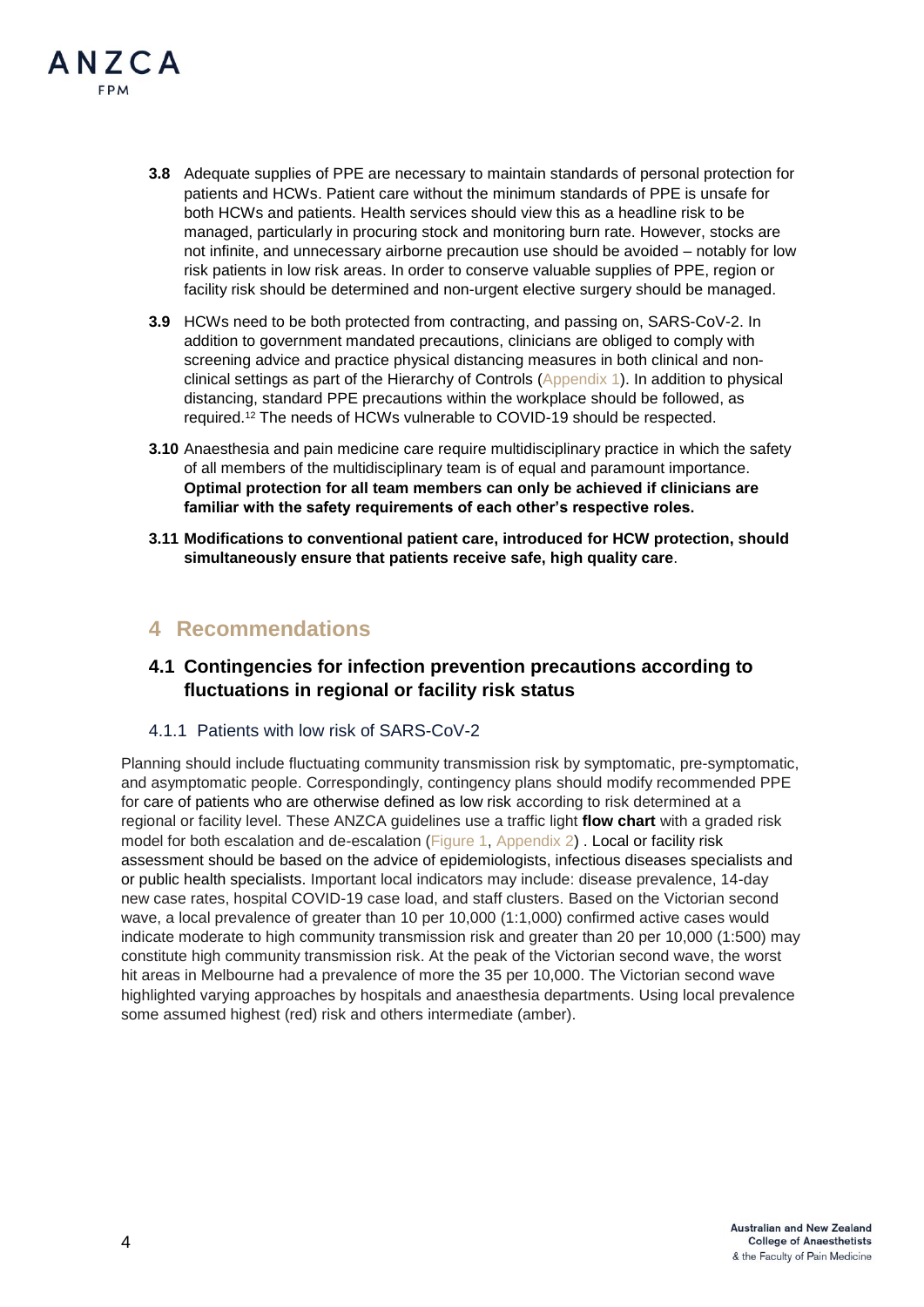### 4.1.2 Patients with low risk of SARS-CoV2, but in a region with high risk of community transmission

Where patients are assessed as low risk of SARS-CoV-2 following screening questionnaire and possibly viral testing, local guidelines will determine whether airborne or droplet precautions are required for AGPs, both expected and unexpected, as well as AG-Bs. When there is not usually an expectation for AGPs and AG-Bs, droplet precautions could be used with airborne precautions readily available, in theatre or the anaesthetic room (standby).

Examples of clinical practice related to anaesthesia and or pain medicine that would not usually be expected to involve AGPs include:

- Regional anaesthesia and local infiltration.
- Conscious sedation.
- Vascular access (Peripheral intravenous, central venous catheter, arterial).
- During recovery from an AGP after an appropriate period of time has elapsed.
- Consultations including pre-operative assessments, pain management consultations and other consultations when located less than 1.5 metres from the patient.

Anticipating AGPs and AG-Bs, anaesthesia clinicians should consider using **airborne precautions** when preparing for time critical situations, such as emergency caesarean section, irrespective of the primary mode of anaesthesia.

Where required, after any AGP the operating theatre should remain vacant for four to five room air changes with the theatre doors closed.<sup>12,13</sup> Aerosol clearing times should be determined according to the capacity of local facility ventilation system.

#### 4.1.3 Patients with high risk of SARS-CoV2

The following precautions should be adopted where, after risk assessment, patients are identified as high risk for SARS-CoV-2 (suspected, probable or confirmed infection):

**Airborne precautions are recommended for all clinical care**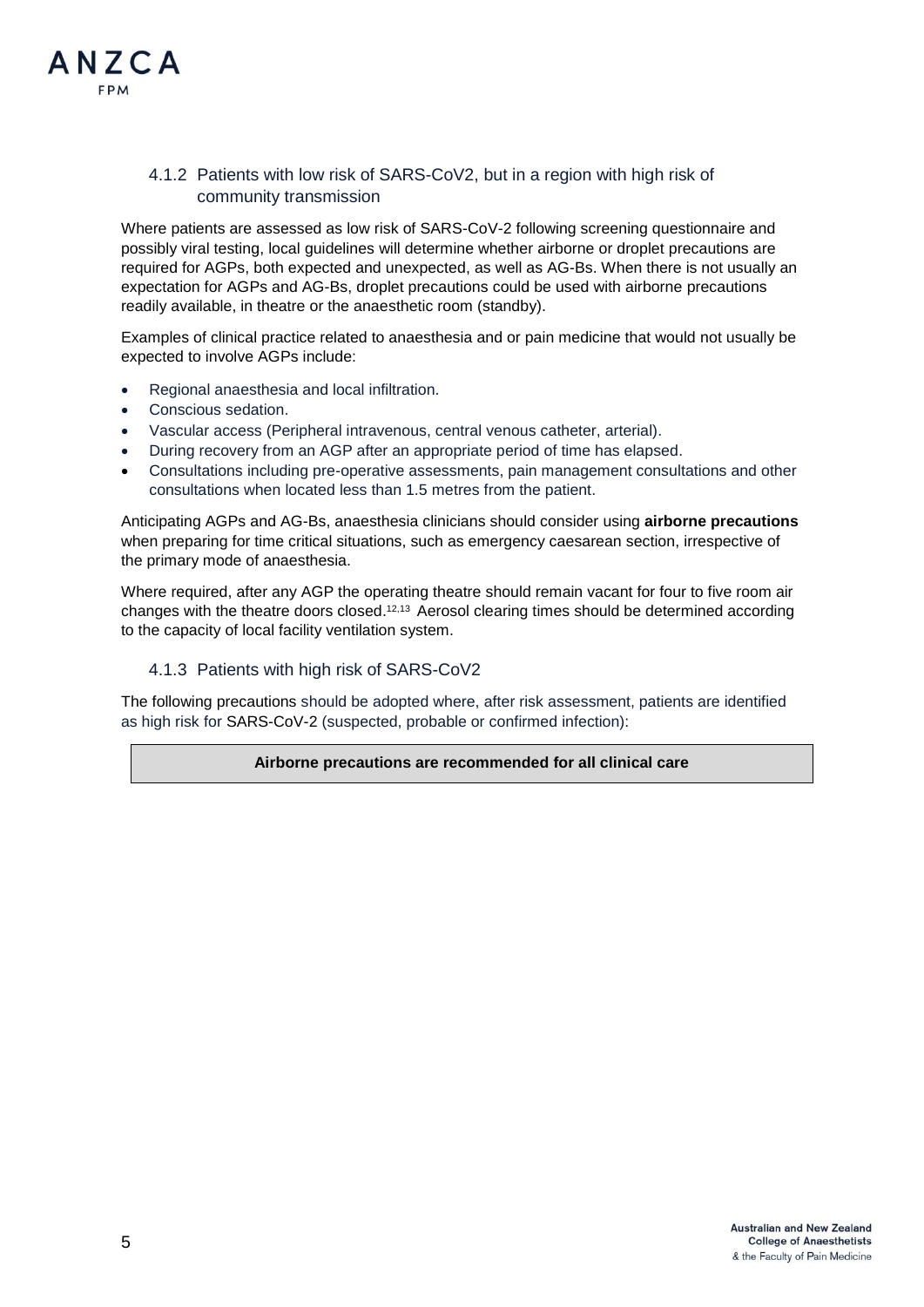<span id="page-5-0"></span>

# **Figure 1:** Recommendations for PPE according to SARS-CoV-2 case definitions and community transmission risk\*



\* Community transmission risk should be determined by public health authorities as low, moderate or high (using **[national case definitions\)](https://www.health.gov.au/sites/default/files/documents/2020/03/interim-advice-on-non-inpatient-care-of-persons-with-suspected-or-confirmed-coronavirus-disease-2019-covid-19-including-use-of-personal-protective-equipment-ppe.pdf)** or with local risk matrices. This informs upgrading PPE from 'business as usual' as the risk of community transmission from asymptomatic people with SARS-CoV-2 increases in patients otherwise defined as low risk (appendix 2). This decision is based on multiple factors including changing population prevalence in geographically localised areas, and should be based on the advice of epidemiologists, infectious diseases specialists and public health specialists.

\*\* AGPs and AG-Bs [\(Appendix 3\)](#page-12-0).

\*\*\* Depending on local policies. If droplet precautions are used, airborne precautions should be immediately available. Caution should be exercised for patients with AG-Bs [\(Appendix 3\)](#page-12-0).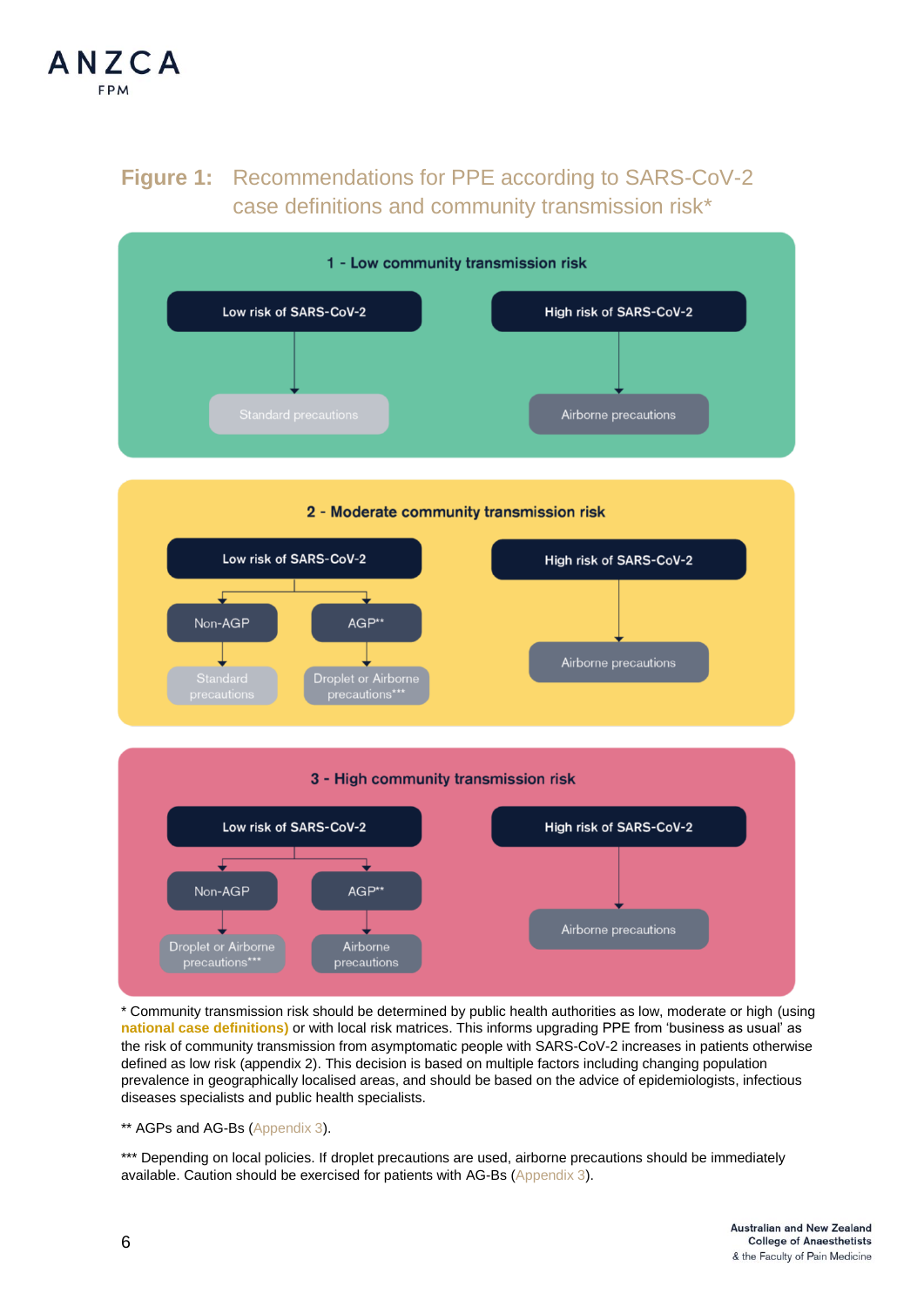

### <span id="page-6-0"></span>**4.2 Safe use of PPE**

Epidemiological evidence regarding HCW infections strongly links transmission risk to training and compliance with behaviours that achieve maximum benefit from PPE. **14**

- 4.2.1 Established categories of PPE (contact, droplet, or airborne) should be adhered to rather than novel classifications.
- 4.2.2 When PPE is used, particular attention should be paid to maintaining vigilance to avoid unintended self-contamination during wearing, donning, and particularly doffing.
- 4.2.3 N95/P2 respirators require formal *fit-testing* to comply with the Australian and New Zealand standard AS/NZS 1715:2009 and the Australian Government infection prevention and control guidelines. 14,15 . The college recommends that organisations commit to providing fit-testing for HCWs within an ongoing program of testing and HCW education. As the minimum standard, in the first instance, HCWs should be *fitchecked* by a suitably trained person. Thereafter, clinicians should ensure they perform a fit-check (user seal check) every time they don a N95/P2 mask.<sup>14</sup>
- 4.2.4 Clinicians should be aware of the level of protection offered by N95/P2 respirators, of which there are two types: "standard" and "surgical". Only surgical N95 respirators are fluid resistant and they represent the only suitable masks for effective protection in the clinical workplace where fluid resistance is also required and the wearer is not also wearing a face shield. 16
- 4.2.5 In response to concerns about quality and effectiveness, the Therapeutic Goods Administration (TGA) is reviewing face masks included in the Australian Register of Therapeutic Goods (ARTG). They provide guidance for users of face masks on identifying compliant products, and a list of those that have been removed from the ARTG.<sup>17</sup>

### <span id="page-6-1"></span>**4.3 Training and preparation**

It is well recognised that donning and in particular doffing of PPE carry risks of transmission of infection from patients to healthcare workers. It is essential that all anaesthesia and pain medicine providers have received expert training on the use of PPE and managing anaesthesia related AGPs. This may take the form of watching videos and/or simulation training. There are a number of resource links for this on the college **[Library Guide pages](https://libguides.anzca.edu.au/covid-19/clinical)**.

### <span id="page-6-2"></span>**4.4 Wellbeing and workforce**

During the pandemic it is important that clinicians actively manage their own wellbeing and contribute to the wellbeing of others. Buddy systems, mental health advice access and virtual social events, among other initiatives, may assist everyone to recognise signs of stress and support colleagues to develop coping strategies There are a number of resource links for this on the college **[Library Guide pages](https://libguides.anzca.edu.au/covid-19/clinical)**.

This is a stressful time and clinicians need to stay well to be able to lead their departments and hospitals through this crisis. Workforce constraints will undoubtedly limit services. A range of organisational strategies are considered beneficial in minimising HCW infection including case load management, environmental controls and surge planning.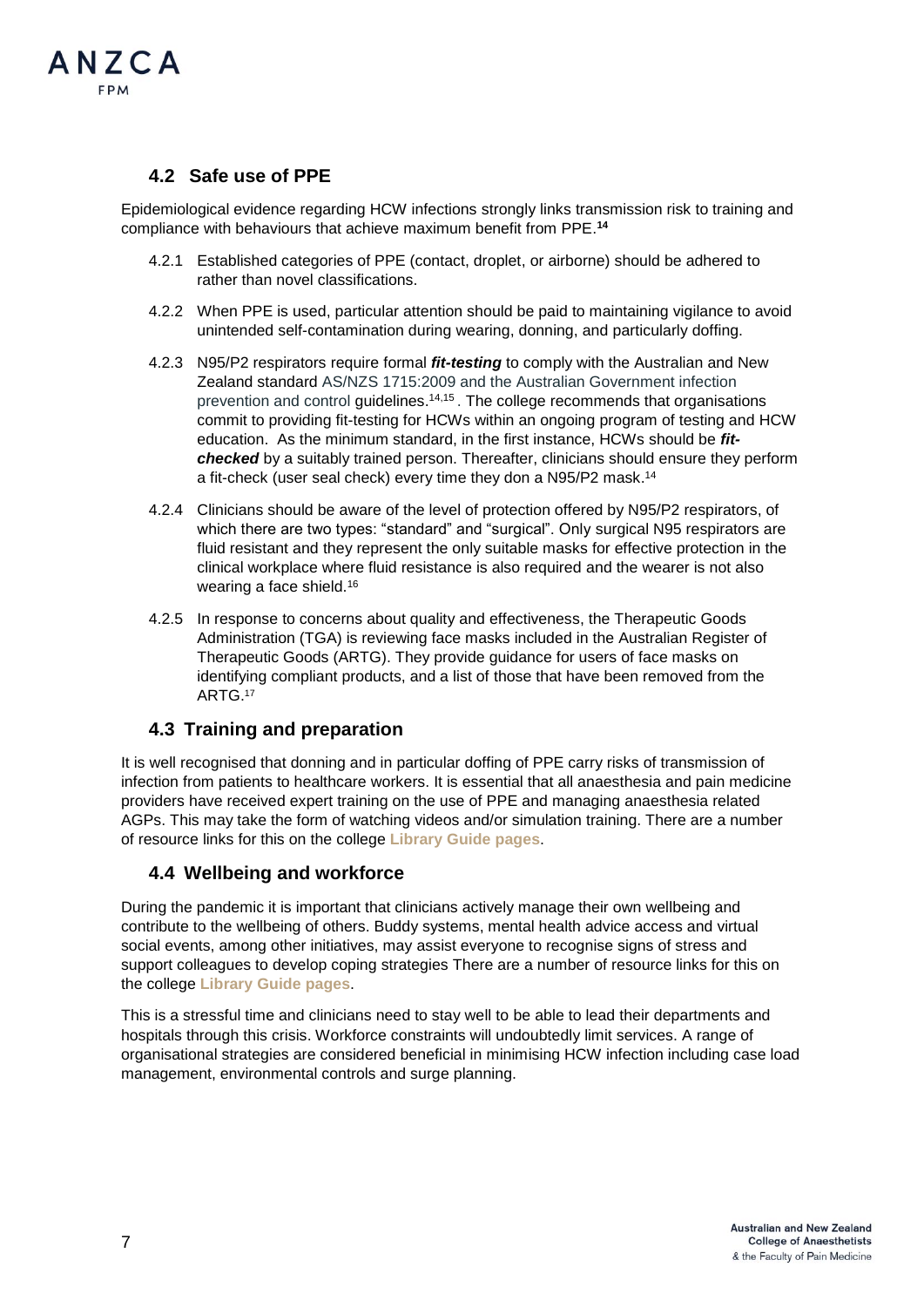

## <span id="page-7-0"></span>**4.5 PPE Supplies**

The college is aware that the PPE supply may vary. While the college cannot control PPE supply, ANZCA categorically supports the need for healthcare workers to be protected from the risk of transmission and is actively consulting with fellows and government to ensure that government strategies are informed by up to date information and in the best interests of anaesthesia and pain medicine providers across all regions and sectors. Timely and accurate information about local patterns of disease will improve clinician/institution engagement and help to embed agreed PPE guidelines.

# <span id="page-7-1"></span>**5 Further Resources**

The college has created a COVD-19 section in **[Library Guide pages](https://libguides.anzca.edu.au/covid-19/clinical)** on the college website. This has a wide range of guidelines and advice documents, classified under tabbed categories for ease of searching. It includes advice and guidance on well-being, curated by the **[Wellbeing Special](https://www.anzca.edu.au/fellowship/anaesthesia-continuing-education-(1)/wellbeing-special-interest-group)  [Interest Group](https://www.anzca.edu.au/fellowship/anaesthesia-continuing-education-(1)/wellbeing-special-interest-group)** and the resources on the site are actively curated to ensure they are up-to date.

# <span id="page-7-2"></span>**6 Acknowledgements**

ANZCA acknowledges and thanks the following people and groups for their important contributions to this document: ANZCA COVID 19 Clinical Expert Advisory Group, **[ANZCA Safety and Quality](http://www.anzca.edu.au/about-anzca/council,-committees-and-representatives/committees/safety-and-quality-committee)  [Committee](http://www.anzca.edu.au/about-anzca/council,-committees-and-representatives/committees/safety-and-quality-committee)**, Dr Rod Mitchell (Immediate Past President, ANZCA), Professor Tomas Corcoran (Fellow WA).

### **Version 4 Committee**

Professor David Story – Vic (Chair SQC) Dr Jo Sutherland – NSW (Deputy Chair SQC) Dr Nigel Robertson – NZ (Chair PAEC, Past Chair SQC) Dr Phillipa Hore – Vic (Past Chair, SQC) Mr Adam Fitzgerald, ANZCA, (Senior Policy Advisor)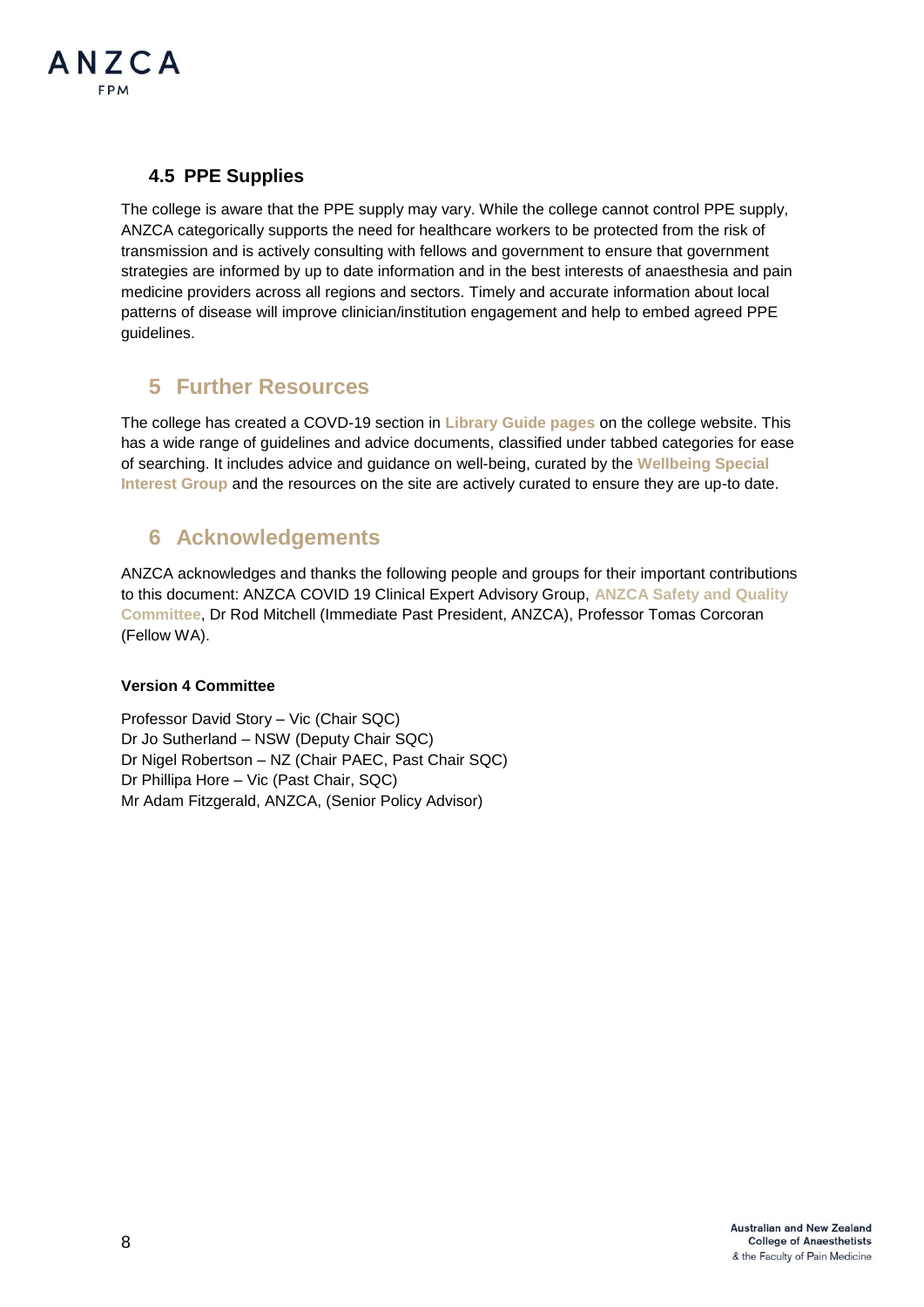

### **COVID-19 Clinical Expert Advisory Group**

#### **Members:**

Chair - Dr Nigel Robertson, ANZCA, Safety and Quality committee, Immediate Past Chair; Deputy Chair - Associate Professor Leonie Watterson, ANZCA, Professional Affairs Executive Committee, Immediate Past Chair; Dr Suzi Nou, Australian Society of Anaesthetists, President; Dr Kathryn Hagen, New Zealand Society of Anaesthetics, President; Dr Ray Raper, College of Intensive Care Medicine, President; Dr Ben Turner, Society of Paediatric Anaesthesia in New Zealand and Australia, President; Dr Dale Kerr, ANZCA, Queensland Regional Committee Chair; Dr David Wright, ANZCA, Australian Capital Territory Regional Committee representative; Dr Richard Halliwell, ANZCA, New South Wales Regional Committee representative; Dr Graham Lowry, ANZCA, South Australia/Northern Territory Regional Committee representative; Dr Andrew Messmer, ANZCA, Tasmanian Regional Committee representative; Dr Greg Emery, ANZCA, Victorian Regional Committee representative; Dr Neil Hauser, ANZCA, Western Australia Regional Committee representative; Dr Sally Ure, ANZCA, New Zealand National Committee representative; Dr Yasmin Endlich, ANZCA, Airway SIG, Chair; Dr Craig Mitchell, ANZCA, Rural Anaesthesia SIG, Chair; Dr Greg Downey, ANZCA, Wellbeing SIG, Chair; Associate Professor Victoria Eley, ANZCA, Obstetric Anaesthesia SIG, representative; Associate Professor Alicia Dennis, ANZCA, Obstetric anaesthesia SIG, representative, Dr Peter Roessler, ANZCA, Director of Professional Affairs – Professional Documents; Ms Clea Hincks, ANZCA, Executive Director, Policy and Communications unit.

#### Supported by:

Mr Adam Fitzgerald, ANZCA, Senior Policy Advisor; Ms Virginia Mills, ANZCA, Senior Policy Advisor, New Zealand; Mr John Prentice, ANZCA, Library Manager; Mr Anthony Luca, ANZCA, Policy Officer.

# <span id="page-8-0"></span>**7 Disclaimer**

The Australian and New Zealand College of Anaesthetists ("The College") has issued this statement as guidance for its members and for the wider clinical community and is based on the best evidence at the time of publication. The College accepts no liability for any harm or adverse outcomes resulting from actions taken on the basis of this statement.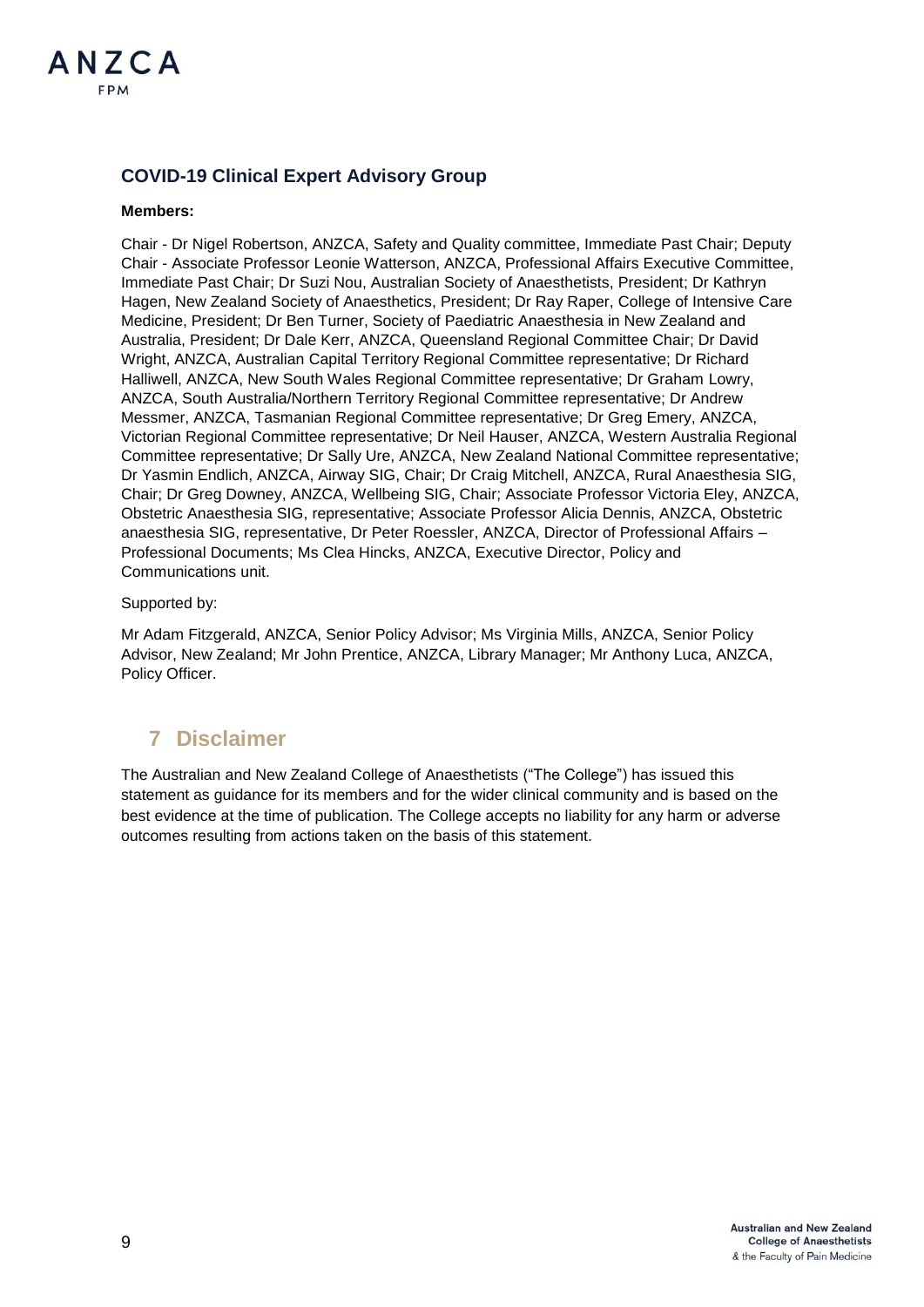# <span id="page-9-0"></span>**Appendix 1: Classification of infection control precautions**

Personal Protective Equipment (PPE) refers to any device, garment or appliance designed to be worn or held by an individual for protection against one or more health and safety hazards. In the setting of healthcare, PPE refers to protective clothing, helmets, gloves, face shields, goggles, facemasks and/or respirators or other equipment designed to protect the wearer from injury or the spread of infection or illness. The term "precautions" can be used synonymously with "protection", however, it also refers to the broader suite of measures (behavioural, environmental and organisational) required to protect patients and healthcare workers: hierarchy of control measures.



## Applying the Hierarchy of Controls for COVID-19

Figure 2: Hierarchy of Controls model applied to preventing COVID-19. *Source[: Worksafe Tasmania](https://www.worksafe.tas.gov.au/topics/Health-and-Safety/safety-alerts/coronavirus/covid-safe-workplaces-framework)*

PPE is one component of a hierarchy of protective measures (precautions) for healthcare workers. The broad classification of these measures is specified as follows<sup>14</sup>:

a. **Routine (standard) precautions** provide a basic level of protection and should be used for all patients regardless of risk stratification. Standard precautions are outlined in ANZCA professional document *PS28 Guideline on [Infection Control in Anaesthesia](https://www.anzca.edu.au/resources/professional-documents/guidelines/ps28-guidelines-on-infection-control-in-anaesthesi)*. **7**

Standard precautions include a range of behavioural, environmental and equipment related measures, including hand hygiene, cough etiquette, environmental cleaning and aseptic precautions. Specific items of PPE should be fit for purpose and relevant to the situation and may include: sterile or non-sterile gloves, protective eyewear or face shields and surgical masks. <sup>9</sup> Gloves, mask and eye protection are generally employed as the minimum measures and PPE for procedures undertaken in the course of anaesthesia and pain medicine where there is the likelihood for splashing, splattering or spraying of blood or body fluids.

The use of sterile or non-sterile **gowns** or plastic aprons should be guided by the likelihood of splashing, splattering or spraying of blood or body fluids.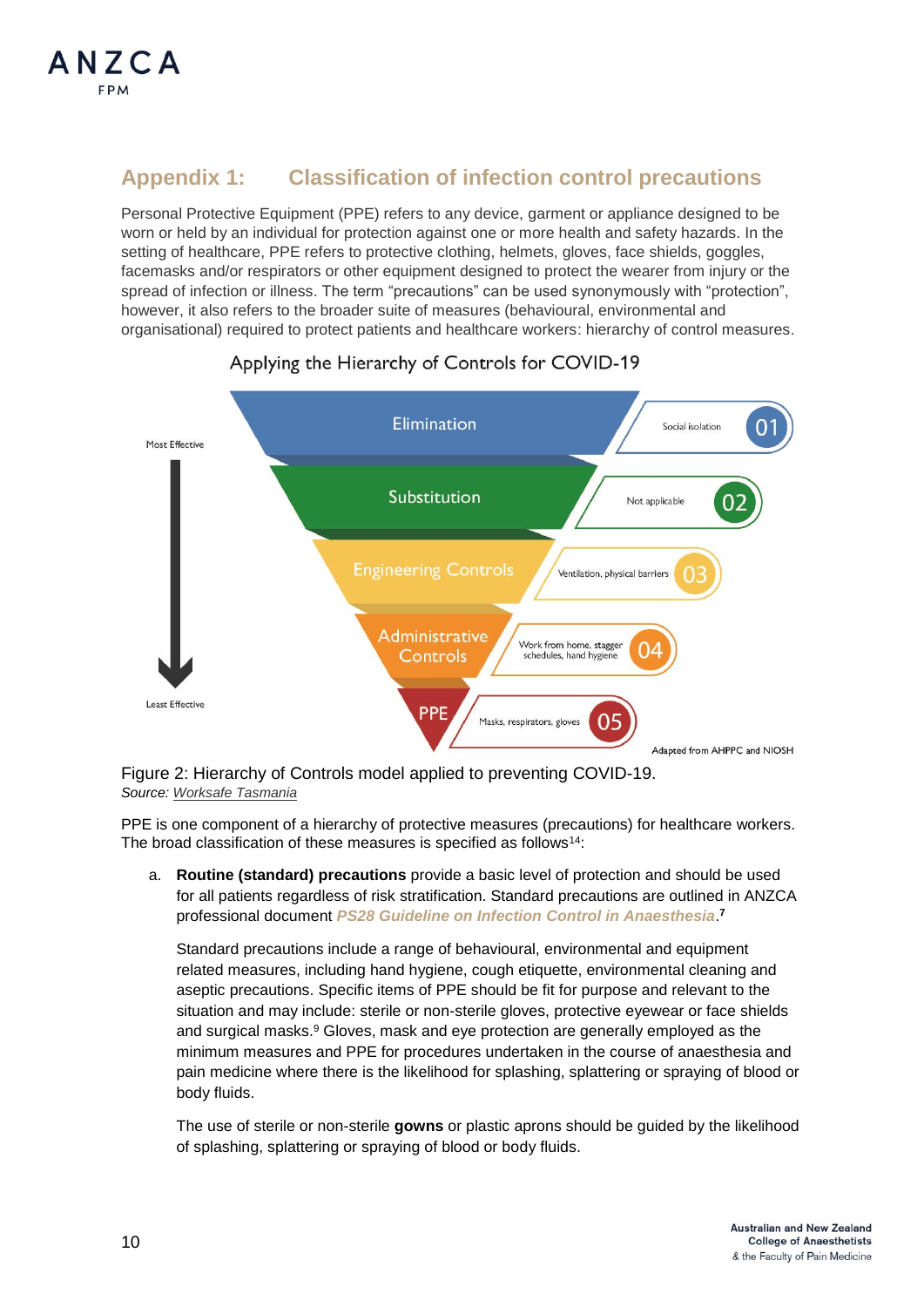

- b. **Transmission-based precautions are used in an escalating and cumulative fashion in addition to standard precautions** where the suspected or confirmed presence of infectious agents represents an increased risk of transmission
	- I. **Contact precautions** comprise the use of gloves, a theatre scrub suit or protective gown and/or apron.
	- II. **Droplet precautions** comprise a surgical mask (minimum level 2 barrier), eye shield or goggle protection, an impervious apron or long sleeve gown and gloves.
	- III. **Airborne precautions** for the primary airway proceduralist and team include N95/P2 respirator, eye shield/goggle protection, long-sleeved fluid impervious gowns, gloves +/- double gloves for intubation. The use of powered air purifying respirators (PAPRs) and elastomeric respirators may also be considered but it is acknowledged that their use requires specific training in donning, doffing and cleaning, and that supply may be limited. It is imperative that disposable headwear be worn in operating theatres and if required by local infection control policy and discarded safely after any case. Local guidelines on treatment of footwear should be followed, as these vary considerably.

Recommendations regarding specific items of PPE for the three levels of transmission-based precautions are generally consistent across infection prevention and control guidelines. **[Infographics](https://www.health.govt.nz/system/files/documents/pages/hp7366-guidelines-for-ppe-use-in-healthcare-poster-25-april2020.pdf)** may be useful as a guide to the minimum PPE required however clinicians should be aware of specific PPE requirements relevant to their national and jurisdictional health departments and hospitals.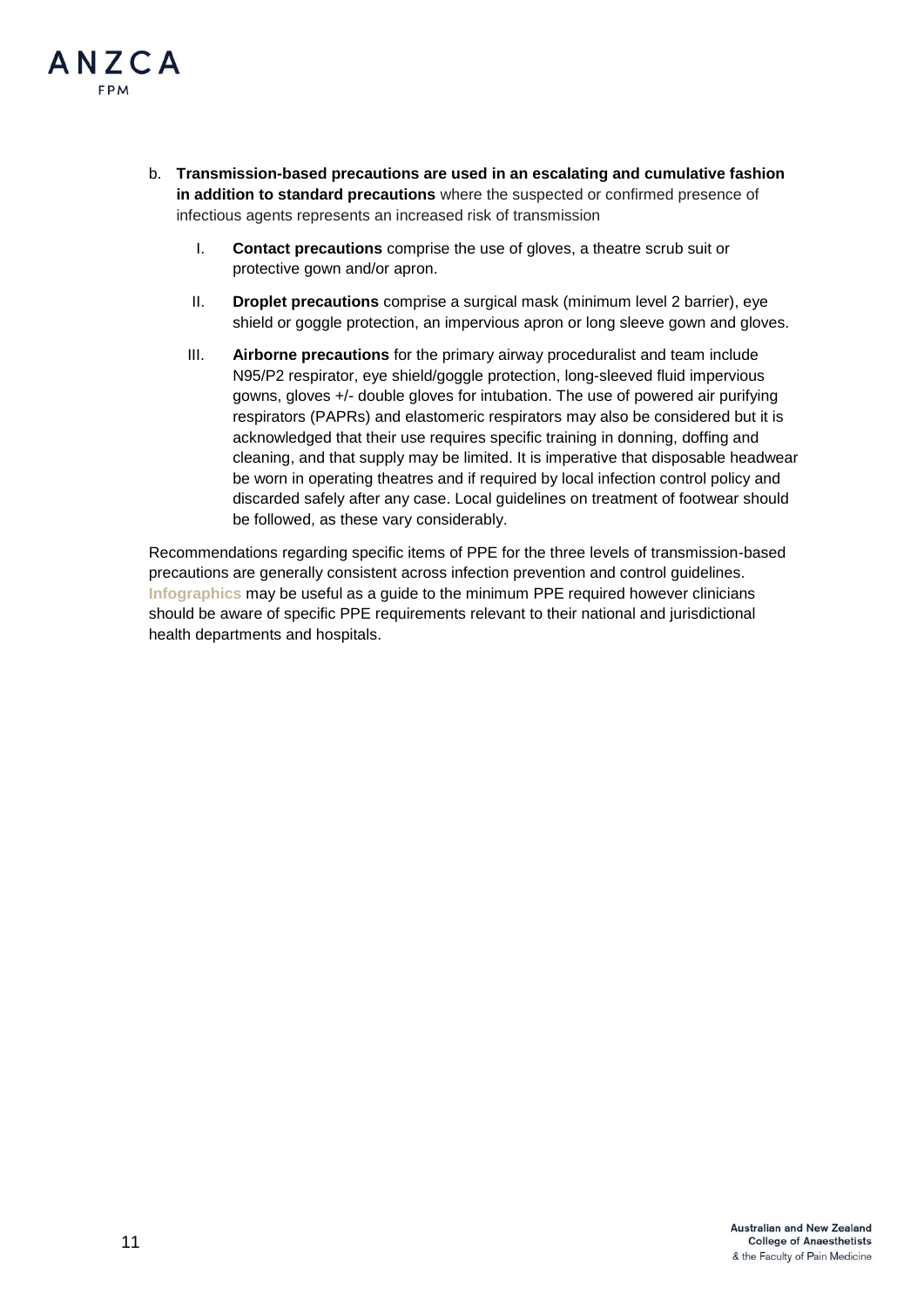

# <span id="page-11-0"></span>**Appendix 2:** Risk stratification and case definitions

Risk stratification of patients is a key component of strategies aiming to minimise transmission of infection between patients and HCWs. Early identification of high risk patients is essential. In this document, patients are empirically classified into high or low risk using established case definition and risk stratification criteria.

### **a. High risk patients**

High risk patients are those meeting case definition criteria for: **suspected, probable, under investigation (NZ only) or confirmed case**. As risk stratified case definitions and criteria vary slightly between agencies, it is important to be familiar with relevant guidelines as outlined in the **[Australian Government COVID-19 National Guidelines for Public](https://www1.health.gov.au/internet/main/publishing.nsf/Content/cdna-song-novel-coronavirus.htm)  [Health Units](https://www1.health.gov.au/internet/main/publishing.nsf/Content/cdna-song-novel-coronavirus.htm)**<sup>18</sup> and the **New Zealand Ministry of Health guidelines**<sup>8</sup> , in addition to jurisdictional guidelines.

Consultation with local infectious diseases clinicians will guide risk stratification and management of patients whose risk of community-acquired transmission is uncertain and who may warrant consideration within the *suspect case* definition. Taking the most precautionary position, these would currently include a patient with at least one of the following respiratory symptoms: cough, sore throat, shortness of breath, coryza, anosmia or fever. 19

The risk screening and nasopharyngeal testing advice is changing in both countries, especially for asymptomatic patients located in areas with clusters of community-acquired infection. Clinicians should base their risk stratification on the most recent case definitions and local specialist infectious diseases advice. However, access to infectious diseases advice is limited in some areas, specifically some rural/regional communities. In these circumstances, decisions need to be made using the most appropriate information available, including public health data on geographical clusters.

#### **b. Low risk patients**

In this document, patients who do not meet any of the above criteria are considered low risk.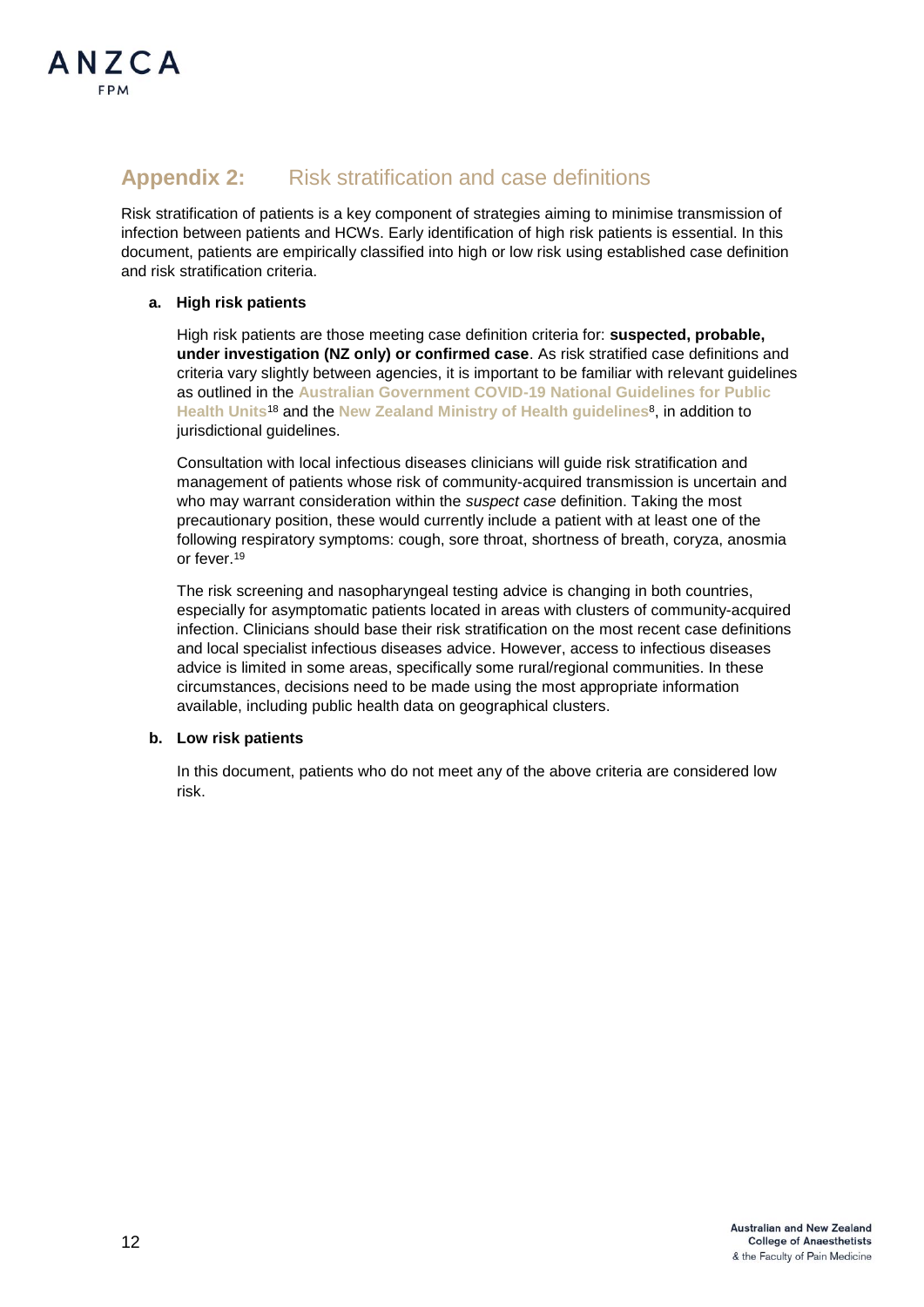# <span id="page-12-0"></span>**Appendix 3:** Aerosol generating procedures (AGPs) and aerosol generating behaviours (AG-Bs)

There is broad consensus that SARS-CoV-2, like most respiratory viral infections, is transmitted by droplets or viral fomites, the latter being transmitted via hands to respiratory or conjunctival mucosa following their contact with contaminated surfaces. <sup>14</sup> As of September 2020, ICEG advised ANZCA that they continue to conclude airborne transmission is unlikely to be significant in many settings. However, they consider the risk is higher when AGPs are performed and now also recognise risk when patients have AG-Bs such as calling out when confused<sup>9</sup> (see below).

Some debate surrounds the designation of procedures as AGPs due to scant evidence and varying degrees of convergence of expert opinion.

Based to an extent on a systematic review by Tran et al<sup>20</sup> there is consensus<sup>9</sup> that the following are AGPs:

- a. Bag and mask ventilation
- b. Tracheal intubation and extubation
- c. Ventilation via supraglottic airways (including insertion and removal)
- d. Non-invasive ventilation including CPAP and BiPAP

While these AGPs are often planned, they can also be unplanned, this particularly applies to bag and mask ventilation.

The college concludes there is sufficient convergence of expert opinion to categorically support the following as being AGPs<sup>9</sup>:

- e. High flow nasal oxygen therapy
- f. Use of nebulisers
- g. Suctioning of ETTs via open circuits
- h. Intentional or inadvertent disconnection/reconnection of closed ventilator circuit
- i. Upper and lower gastro-intestinal endoscop $v^{21}$
- j. Diagnostic and therapeutic instrumentation of the airway including bronchoscopy and tracheostomy
- k. Surgical procedures or procedures involving high speed drilling within the upper respiratory tract.

#### **Other potential AGPs**

Experts taking a precautionary approach<sup>13</sup> might also consider the following to be AGPs: collection of induced sputum; chest physiotherapy; transoesophageal echocardiography; thoracic surgery in which the lung is entered; and insertion of intercostal catheters.

#### **Aerosol Generating Behaviours (AG-Bs)**

Victorian experience has highlighted patient AG-Bs that may increase the risk of SARS-CoV-2 transmission. These include: screaming, shouting, crying out, and vomiting.<sup>12</sup>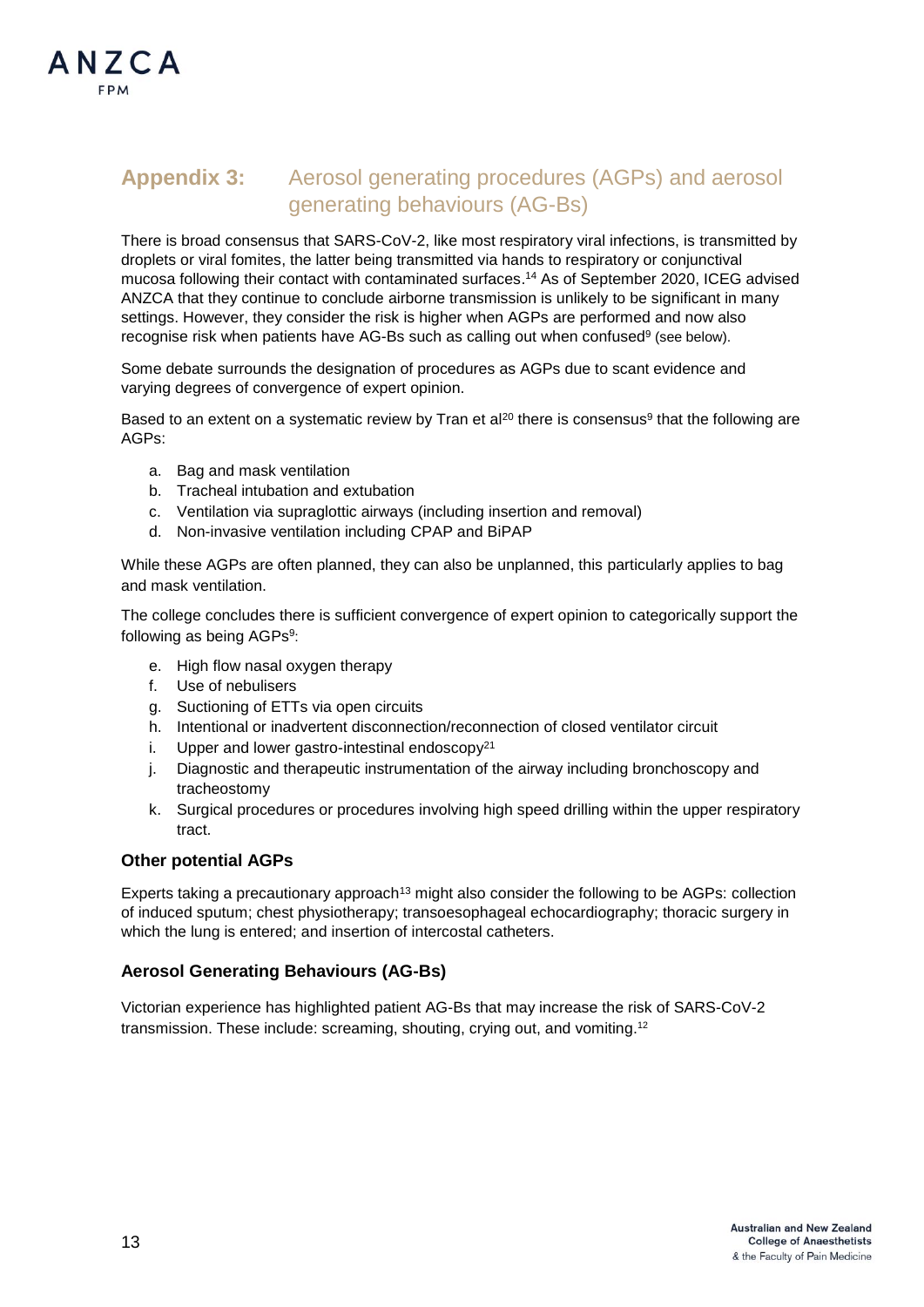

### **Aerosolisation risk posed by labour**

The Royal Australian and New Zealand College of Obstetricians and Gynaecologists (RANZCOG) currently concludes: "Labour and birth are primarily associated with surface and droplet exposure but they are potentially aerosol-generating behaviours (AGB)" 22 . Therefore, when providing care for women in in labour. PPE use should be quided by both the risk of SAR-CoV-2 in the individual patient and the community transmission risk assuming there is a risk of aerosol transmission [\(Figure 1\)](#page-5-0).

Again, the college recommends patient care is based on best practice.

### **Cardiopulmonary resuscitation (CPR)**

Recent Australasian College for Emergency Medicine (ACEM) guidelines<sup>23</sup> note defibrillation is not considered an AGP, and compression-only cardiopulmonary resuscitation is thought to be a low risk procedure that can be safely initiated with the patient's mouth and nose covered. All other resuscitative procedures should be considered aerosol generating. ANZCA recommends that the suggestions in [Figure 1](#page-5-0) based on community prevalence and patient risk also apply to CPR. However, as ACEM notes, the risk for an individual patient may not be known, in which case the patient should be assumed to be high risk. ANZCA suggests anaesthesia providers should assume they will be involved in AGPs during CPR.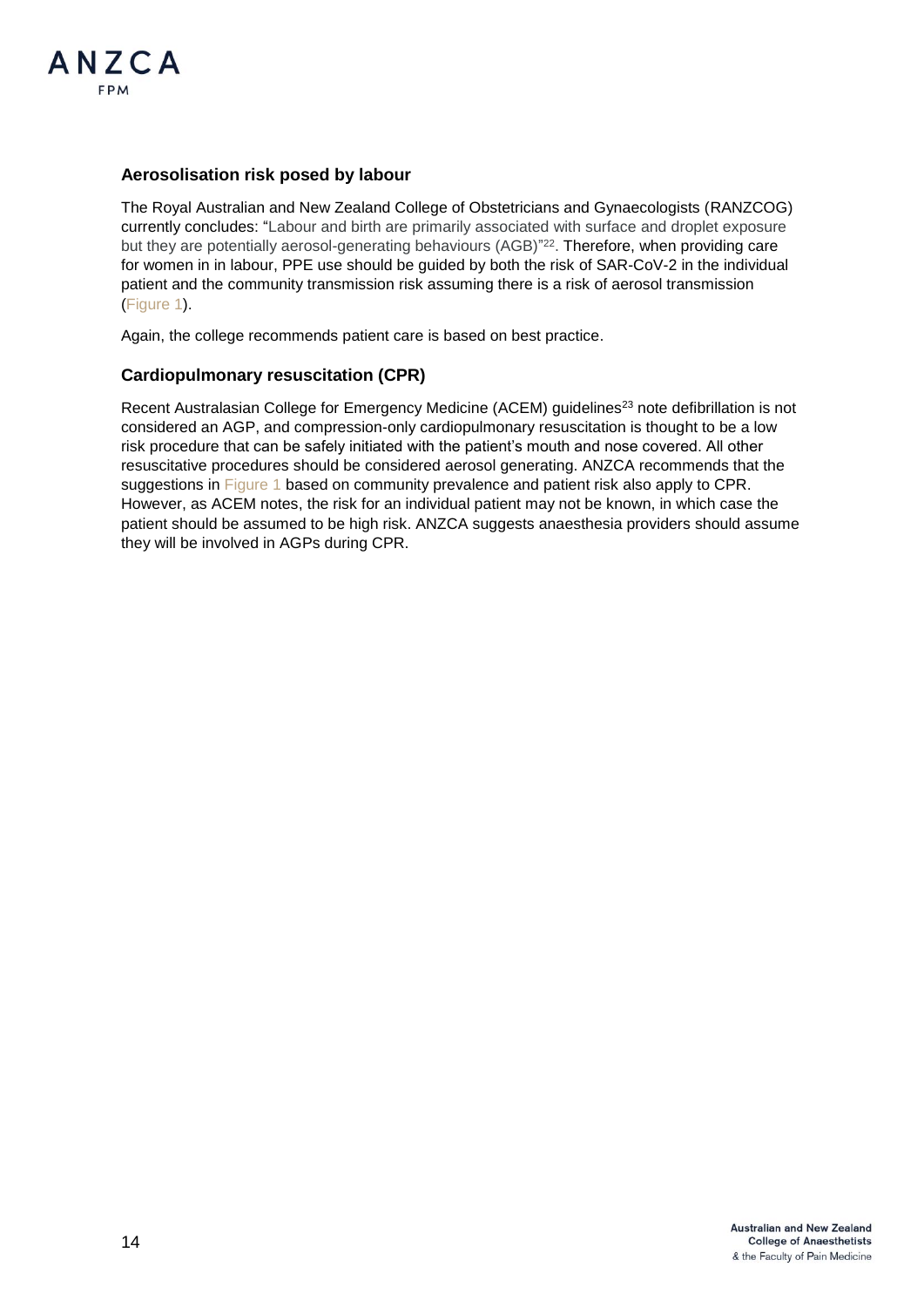

-

### **REFERENCES**

- <sup>1</sup> World Health Organisation. Naming the coronavirus disease (Covid-19) and the virus that causes it. [Internet]. 2020 [cited 2020 Sep 25] Available from: who.int/emergencies/diseases/novel-coronavirus-2019/technical-guidance/namingthe-coronavirus-disease-(covid-2019)-and-the-virus-that-causes-it
- <sup>2</sup> Toner L, Koshy AN, Hamilton GW, Clark D, Farouque O, Yudi MB. Acute coronary syndromes undergoing percutaneous coronary intervention in the COVID-19 era: comparable case volumes but delayed symptom onset to hospital presentation. Eur Heart J Qual Care Clin Outcomes [Internet]. 2020 Jul 1 [cited 2020 Sep 25]; 6(3):225–6. Available from: [academic.oup.com/ehjqcco/article/6/3/225/5831834.](file:///C:/Users/AFitzgerald/AppData/Local/Microsoft/Windows/INetCache/Content.Outlook/LL1DO765/academic.oup.com/ehjqcco/article/6/3/225/5831834.%20doi.org/10.1093/ehjqcco/qcaa038) [doi.org/10.1093/ehjqcco/qcaa038](file:///C:/Users/AFitzgerald/AppData/Local/Microsoft/Windows/INetCache/Content.Outlook/LL1DO765/academic.oup.com/ehjqcco/article/6/3/225/5831834.%20doi.org/10.1093/ehjqcco/qcaa038)
- <sup>3</sup> COVIDSurg Collaborative. Mortality and pulmonary complications in patients undergoing surgery with perioperative SARS-CoV-2 infection: an international cohort study. Lancet. 2020; 396(10243):27-38. Available from: thelancet.com/journals/lancet/article/PIIS0140-6736(20)31182-X/fulltext#%20. doi:10.1016/S0140-6736(20)31182-X
- <sup>4</sup> Mayo Clinic. COVID-19 (coronavirus): Long-term effects. [Internet]. 2020 Aug 18, [cited 2020 Sep 16] Available from: mayoclinic.org/diseasesconditions/coronavirus/in-depth/coronavirus-long-term-effects/art-20490351
- <sup>5</sup> Fleisher, LA, Sweeney RE, Clapp JT, Barsade, SG. Managing Anxiety in Anesthesiology and Intensive Care Providers during the Covid-19 Pandemic: An Analysis of the Psychosocial Response of a Front-Line Department. NEJM Catal Innov Care Deliv. 2020 Jul 8. Available from: https://catalyst.nejm.org/doi/full/10.1056/cat.20.0270
- <sup>6</sup> Hignett, S, Welsh, R, Banerjee, J. Human factors issues of working in personal protective equipment during the COVID‐19 pandemic. [Correspondence] Anaesthesia. [Internet] 2020 Jul 7, [cited 2020 Sep 25]. Available from: associationofanaesthetistspublications.onlinelibrary.wiley.com/doi/full/10.1111/anae.15198 doi:10.1111/anae.15198
- <sup>7</sup> Australian and New Zealand College of Anaesthetists. PS28 Guidelines on Infection Control in Anaesthesia. [Internet]. 2015 Jun. Available from: [https://www.anzca.edu.au/getattachment/e4e601e6-d344-42ce-9849-](https://www.anzca.edu.au/getattachment/e4e601e6-d344-42ce-9849-7ae9bfa19f15/PS28-Guideline-on-infection-control-in-anaesthesia#page) [7ae9bfa19f15/PS28-Guideline-on-infection-control-in-anaesthesia#page=](https://www.anzca.edu.au/getattachment/e4e601e6-d344-42ce-9849-7ae9bfa19f15/PS28-Guideline-on-infection-control-in-anaesthesia#page)
- <sup>8</sup> New Zealand Ministry of Health Manatū Hauora. Personal protective equipment use in health and disability care settings. [Internet] [updated 2020 Sep 25; cited 2020 Sep 25]. Available from: health.govt.nz/our-work/diseases-andconditions/covid-19-novel-coronavirus/covid-19-information-specificaudiences/covid-19-personal-protective-equipment-workers/personal-protectiveequipment-use-health-and-disability-care-settings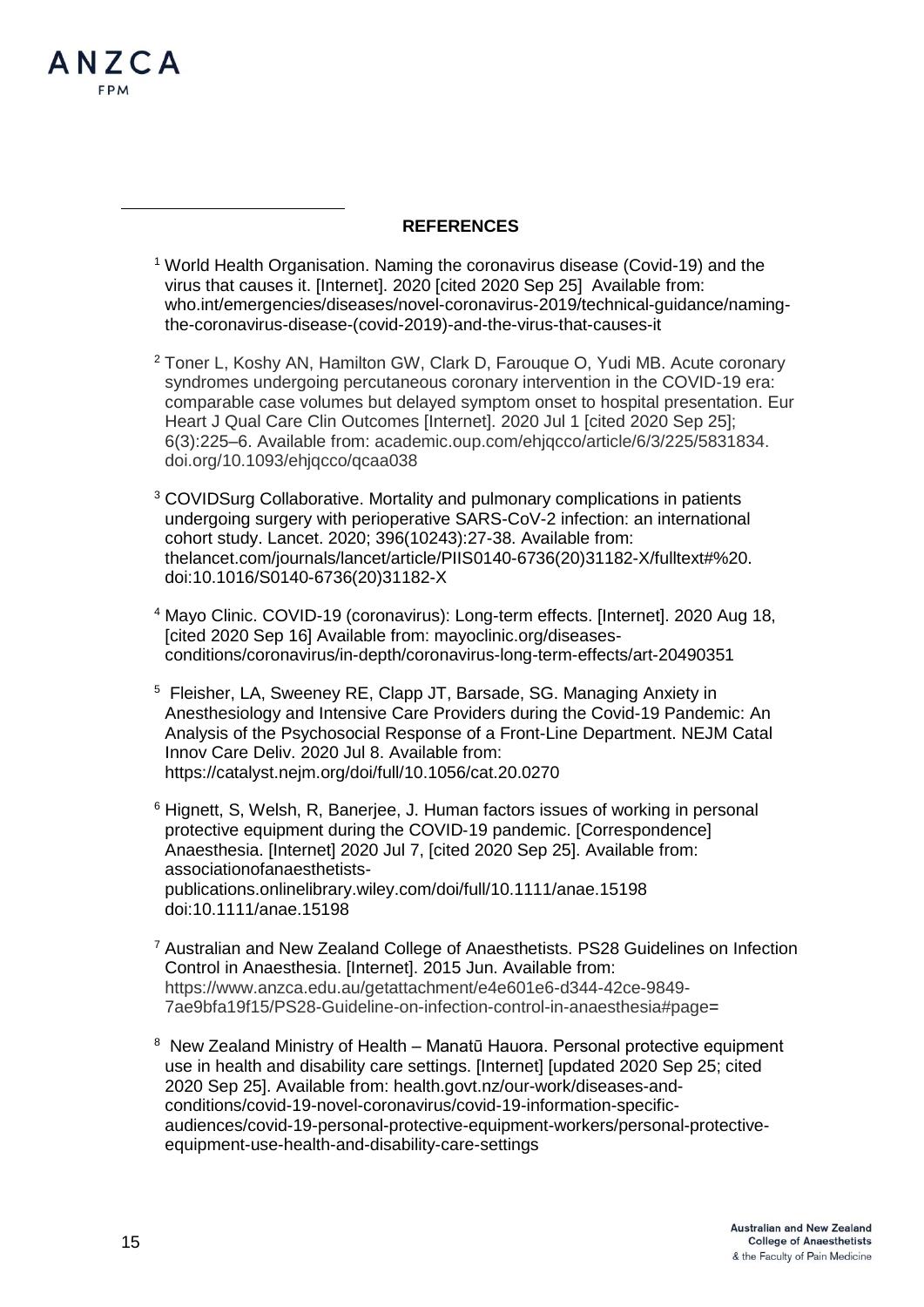

-

<sup>9</sup> Infection Control Expert Group. Guidance on the use of PPE in hospitals during the COVD-19 outbreak. [Internet] Australian Government Department of Health, [Version 7 updated 2020 Sep 17; cited 2020 Sep 25] Available from: health.gov.au/resources/publications/guidance-on-the-use-of-personal-protectiveequipment-ppe-in-hospitals-during-the-covid-19-outbreak

<sup>10</sup> WorkSafe Victoria, Preparing for a pandemic: a guide for employers. [Internet] [updated 2020 May; cited 2020 Sep 25] Available from: worksafe.vic.gov.au/resources/preparing-pandemic-guide-employers

<sup>11</sup> Department of Health and Human Services, Victoria, COVID-19 screening for elective and emergency surgery patients in Victorian hospitals. [Internet] [Version 2, updated 2020 Jul 17; cited 2020 Sep 25] Available from: dhhs.vic.gov.au/coronavirus-COVID-19-guidance-screening-for-elective%20andemergency-surgery-patients-in-Victorian-hospitals-doc

<sup>12</sup> Department of Health and Human Services, Victoria. Coronavirus disease 2019 (COVID-19). Infection Prevention and Control guideline. [Internet] [Version 4.1, updated 2020 Sep 10] Available from: [dhhs.vic.gov.au/coronavirus-covid-19](https://www.dhhs.vic.gov.au/coronavirus-covid-19-infection-control-guidelines-version-2-21-june-2020) [infection-control-guidelines-version-2-21-june-2020](https://www.dhhs.vic.gov.au/coronavirus-covid-19-infection-control-guidelines-version-2-21-june-2020)

<sup>13</sup> New South Wales Government Clinical Excellence Commission. Infection Prevention and Control Management of COVID-19 in Healthcare Settings 2020. [Internet] [Version 3.2, 2020 May] Available from: [cec.health.nsw.gov.au/\\_\\_data/assets/pdf\\_file/0019/582112/Management-of-](http://www.cec.health.nsw.gov.au/__data/assets/pdf_file/0019/582112/Management-of-COVID_19-in-Healthcare-Settings.pdf)[COVID\\_19-in-Healthcare-Settings.pdf](http://www.cec.health.nsw.gov.au/__data/assets/pdf_file/0019/582112/Management-of-COVID_19-in-Healthcare-Settings.pdf)

- <sup>14</sup> National Health and Medical Research Council. Australian Guidelines for the Prevention and Control of Infection in Healthcare. [Internet] 2019, May. Available from: nhmrc.gov.au/about-us/publications/australian-guidelines-prevention-andcontrol-infection-healthcare-2019
- <sup>15</sup> Standards Australia. AS/NZS 1715-2009 Selection, use and maintenance of respiratory protective equipment. 2009.
- <sup>16</sup> Australian and New Zealand College of Anaesthetists. Urgent Safety Alert N95 face masks. [Internet] 2020 Jun 30, Available from: [anzca.edu.au/safety](https://www.anzca.edu.au/safety-advocacy/safety-alerts/urgent-safety-alert-n95-face-masks)[advocacy/safety-alerts/urgent-safety-alert-n95-face-masks](https://www.anzca.edu.au/safety-advocacy/safety-alerts/urgent-safety-alert-n95-face-masks)
- <sup>17</sup> Therapeutic Goods Administration. Post-market review of face masks: Overview. [Internet] 2020 Sep 7. Available from: [tga.gov.au/post-market-review-face-masks](https://www.tga.gov.au/post-market-review-face-masks-overview)[overview](https://www.tga.gov.au/post-market-review-face-masks-overview)
- <sup>18</sup> Australian Government Department of Health. Coronavirus Disease 2019 (COVID-19). CDNA National guidelines for public health units. [Version 3.8, updated 2020 Aug 24] Available from: health.gov.au/internet/main/publishing.nsf/Content/cdnasong-novel-coronavirus.htm

<sup>19</sup> New Zealand Ministry of Health – Manatū Hauora. Case definitions for COVID 19. [Internet] [updated 2020 Sep 22, cited 2020 Sep 25]. Available from: health.govt.nz/our-work/diseases-and-conditions/covid-19-novel-coronavirus/covid-